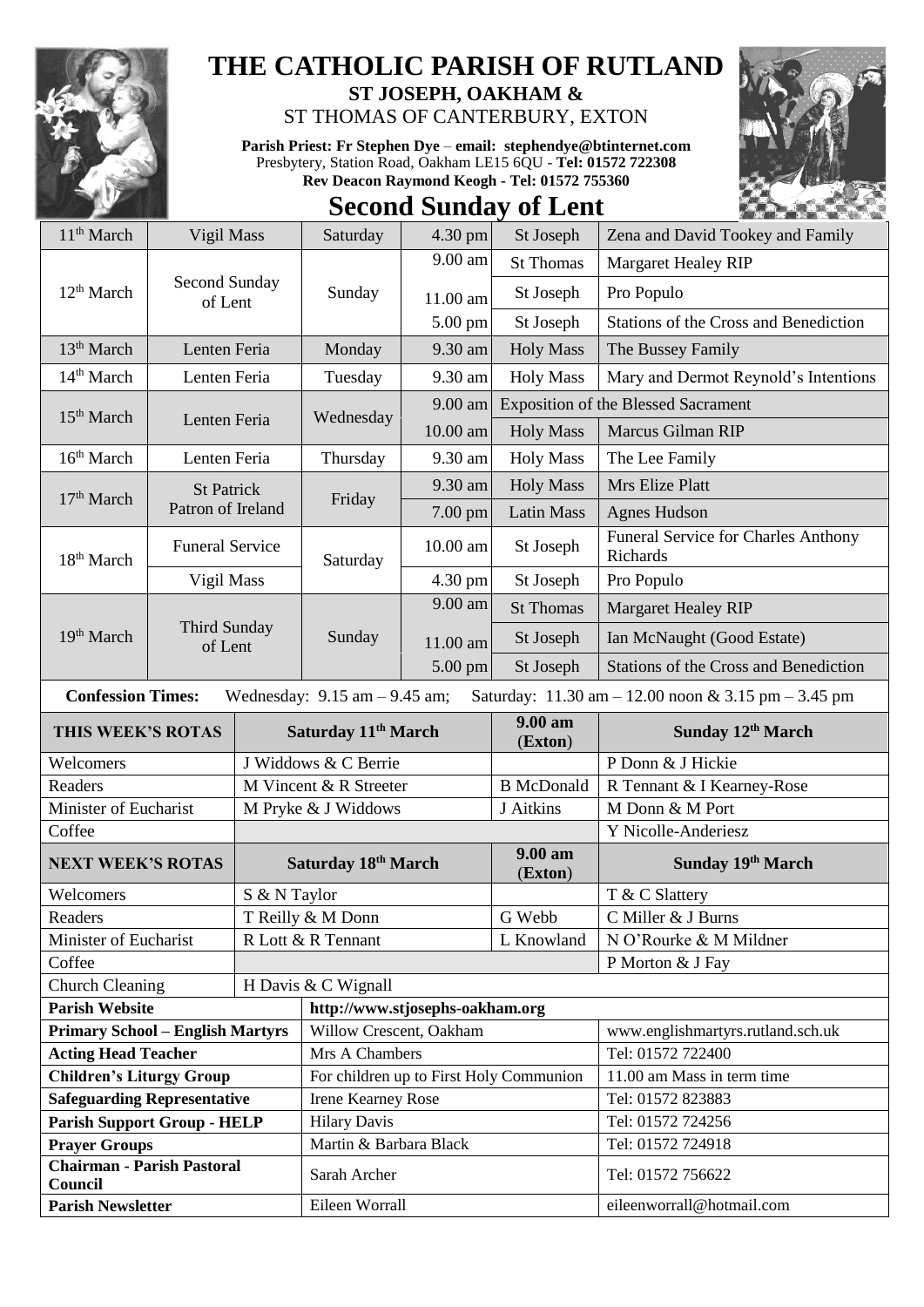**Please pray for the following who are ill:** *Colleen Lully, Mary Hurst, Bernadette Wilkinson, Sarah Ennis, Marie-Jeanne Lloyd-Hughes, Eileen Cox, Enid Wootton, Susan Healey, Helen Reilly, Stephen Walters, Christopher Brown, Elizabeth Brown, Maura and Mike Goulding, Philip Quinn, Simon Duncan, Fiona Ruddle, Theresa Thompson, Patricia Slater, Monique Pryke, Tim Maskell, John O'Brien, Elisabeth Simpson, Claire Smith, Peter Tookey, Bill Hiscocks, Sharon Larkworthy, Mark Smith, Tim White, Helena Woolford, Megan Owens, Robert Johnstone, Monica Holt, Michael Rimmer, John Rhodes, Elizabeth Fay, Myra Smith, Virginia Barwell, Cindy Johnston, Mary Lambert, John Owens (Snr), Michael Gardiner, Helen Wilson, Baby Luke Somerville, Graham Andrews, John Widdows, May Carrie, Margaret West-Sadler and Lewis Paul*

Anniversaries *†* Peter Rafferty, Vera Williamson, John Wyatt, Leslie Gauntlett, Patricia Maiden, Thomas Ruane, George Stephens, James *O'Connor, Geoffrey Brown, Desmond McGuinness, Daniel Collin and Frances Wileman*

| O'Connor, Geoffrey Brown, Desmond McGuinness, Daniel Collin and Frances Wileman                                                                                        |                                                                                                                                                                           |                                                                                                      |  |  |  |  |  |
|------------------------------------------------------------------------------------------------------------------------------------------------------------------------|---------------------------------------------------------------------------------------------------------------------------------------------------------------------------|------------------------------------------------------------------------------------------------------|--|--|--|--|--|
| <b>Last Week's Collection</b>                                                                                                                                          | Lent The message of Lent was made clear in the liturgy for Ash Wednesday. As we are given                                                                                 |                                                                                                      |  |  |  |  |  |
|                                                                                                                                                                        | ashes on our foreheads, we heard the priest say "Repent, and believe in the Gospel". These are                                                                            |                                                                                                      |  |  |  |  |  |
| Loose Plate<br>£267.80                                                                                                                                                 |                                                                                                                                                                           | powerful words. They are in direct opposition to most of what we will see and hear around us every   |  |  |  |  |  |
| Envelopes<br>£145.00                                                                                                                                                   | day. We do not live in a society where many people are Catholics. It is not like living in Medieval                                                                       |                                                                                                      |  |  |  |  |  |
| <b>Standing Orders</b><br>£540.00                                                                                                                                      | England, when the Church was the focal point of every town and village and where the seasons of                                                                           |                                                                                                      |  |  |  |  |  |
| £952.80<br>Total                                                                                                                                                       | the Christian year were part of life for everyone. In order to create a sense of the importance of                                                                        |                                                                                                      |  |  |  |  |  |
|                                                                                                                                                                        | Lent, we will have to develop it within our own hearts and in our homes and families.                                                                                     |                                                                                                      |  |  |  |  |  |
| Don't forget to join us for                                                                                                                                            |                                                                                                                                                                           | In Lent, we should take extra time to pray. We should bring back into our lives things that we may   |  |  |  |  |  |
| coffee after Mass on                                                                                                                                                   | have allowed to fade out: praying every morning when we rise, every night before going to bed,                                                                            |                                                                                                      |  |  |  |  |  |
| Wednesday and                                                                                                                                                          | saying a Rosary during the day, saying Grace at meals. We could make this Lent a time when we                                                                             |                                                                                                      |  |  |  |  |  |
| Sunday.                                                                                                                                                                | really reflect on the importance of what we are doing when we receive Holy Communion. Do we                                                                               |                                                                                                      |  |  |  |  |  |
|                                                                                                                                                                        | make a proper thanksgiving afterwards? Or do we hurry away from Church, leaving before the                                                                                |                                                                                                      |  |  |  |  |  |
| <b>Uppingham School Masses</b> in the School                                                                                                                           | Mass ends so as to be first in the exit from the car park? Do we start to chatter with friends while                                                                      |                                                                                                      |  |  |  |  |  |
| Chapel will be celebrated at 12.15pm on:                                                                                                                               |                                                                                                                                                                           | still in the Church as Mass ends and while others might still be praying? Our Lenten traditions help |  |  |  |  |  |
|                                                                                                                                                                        | us to share with Jesus his experience of the desert.                                                                                                                      |                                                                                                      |  |  |  |  |  |
| Sunday 21 <sup>st</sup> May                                                                                                                                            | During Lent, we could recall the Church's instruction that we make every Friday a day of penance.                                                                         |                                                                                                      |  |  |  |  |  |
| Sunday 11 <sup>th</sup> June<br>$\bullet$                                                                                                                              |                                                                                                                                                                           | We are meant to perform some penitential act – for example to refrain from meat. Do we? In Lent,     |  |  |  |  |  |
|                                                                                                                                                                        | we should be performing some serious and genuine act of penance – giving up sweets or coffee or                                                                           |                                                                                                      |  |  |  |  |  |
| Melton Mowbray Parish are having '24                                                                                                                                   | alcohol or TV. If we find ourselves saying "Oh I don't have any sins for which I need to do                                                                               |                                                                                                      |  |  |  |  |  |
| hours for the Lord' on 24 <sup>th</sup> and 25 <sup>th</sup> March.                                                                                                    | penance" are we sure we are telling the truth about ourselves?                                                                                                            |                                                                                                      |  |  |  |  |  |
| More details to follow.                                                                                                                                                |                                                                                                                                                                           |                                                                                                      |  |  |  |  |  |
|                                                                                                                                                                        | Two Evenings for Lent with Bishop Robert Barron In Lent, we are called to repentance - another word for this is Conversion. We will be                                    |                                                                                                      |  |  |  |  |  |
|                                                                                                                                                                        | showing two videos by Bishop Robert Barron on Conversion: Following the Call of Christ. Bishop Barron presents six stories of conversion from                             |                                                                                                      |  |  |  |  |  |
|                                                                                                                                                                        | scripture in which ordinary people were met by Jesus where they were and called to a better life by Him. The presentations will take place on                             |                                                                                                      |  |  |  |  |  |
|                                                                                                                                                                        | Wednesday 15 <sup>th</sup> and 22 <sup>nd</sup> March at 7.00 pm in the Meeting Room. Please make every effort to be there and allow this eloquent preacher to assist you |                                                                                                      |  |  |  |  |  |
| to have a better Lent.                                                                                                                                                 |                                                                                                                                                                           |                                                                                                      |  |  |  |  |  |
| <b>Deanery Station Masses and Penitential Services this Lent</b>                                                                                                       |                                                                                                                                                                           | <b>Confirmation</b> It was good to see the                                                           |  |  |  |  |  |
| Wednesday 15 <sup>th</sup> March<br>$\overline{7.00}$ pm                                                                                                               | Penitential Service at St Mary's, Grantham                                                                                                                                | Confirmandi who presented themselves to the                                                          |  |  |  |  |  |
| Wednesday 29th March<br>$7.00 \text{ pm}$                                                                                                                              | Penitential Service at St Joseph's, Oakham                                                                                                                                | Parish during Mass last weekend as they prepare                                                      |  |  |  |  |  |
| Wednesday 5 <sup>th</sup> April<br>7.30 pm                                                                                                                             | Station Mass at St Mary & St Augustine, Stamford                                                                                                                          | to receive the Sacrament. They are all very                                                          |  |  |  |  |  |
| Please take these opportunities for making your Easter Confession.                                                                                                     |                                                                                                                                                                           | enthusiastic, which is a joy to see!                                                                 |  |  |  |  |  |
|                                                                                                                                                                        | Stations of the Cross and Benediction We will make the Stations after the morning Mass on Fridays and on the Sundays of Lent (5.00 pm). This                              |                                                                                                      |  |  |  |  |  |
|                                                                                                                                                                        | beautiful Lenten Devotion helps us to appreciate Our Lord's great love for us and the great sacrifice he made for us, as we walk with Him on his final                    |                                                                                                      |  |  |  |  |  |
| journey along the Via Dolorosa to Calvary.                                                                                                                             |                                                                                                                                                                           |                                                                                                      |  |  |  |  |  |
|                                                                                                                                                                        |                                                                                                                                                                           |                                                                                                      |  |  |  |  |  |
| Society for the Protection of Unborn Children                                                                                                                          | 40 Days for Life - A group of people will be praying for mothers and babies threatened by abortion, outside the Queen's Medical Centre in                                 |                                                                                                      |  |  |  |  |  |
|                                                                                                                                                                        | Nottingham, every day during Lent, from 8.00 am to 8.00 pm. They request people to join them for any time you can spare. Ring Frances on                                  |                                                                                                      |  |  |  |  |  |
| 01664 565781 for details. This event has the full support and blessing of Bishop Patrick.                                                                              |                                                                                                                                                                           |                                                                                                      |  |  |  |  |  |
|                                                                                                                                                                        |                                                                                                                                                                           |                                                                                                      |  |  |  |  |  |
|                                                                                                                                                                        | March for Life - Saturday 20 <sup>th</sup> May - An advance notice that your local SPUC branch will be running a coach to this amazing event for all the                  |                                                                                                      |  |  |  |  |  |
|                                                                                                                                                                        | family, which starts with Mass in Birmingham Cathedral. The cost will be just £5 return for adults, children under 14 free. The Image of Our Lady                         |                                                                                                      |  |  |  |  |  |
| of Guadalupe will be on display in the Cathedral. Details from Frances 01664 565781.                                                                                   |                                                                                                                                                                           |                                                                                                      |  |  |  |  |  |
|                                                                                                                                                                        | Mary's Meals 15 more backpacks were sent this week from the Parish filled with all the necessary things                                                                   | <b>Cafod</b> The selection of books is                                                               |  |  |  |  |  |
|                                                                                                                                                                        | the children will need to start school. You can almost feel their excitement as they receive them! As one                                                                 | gradually going down, continuing                                                                     |  |  |  |  |  |
|                                                                                                                                                                        | father in the DVD said "we never imagined our children would ever own such things and we can't thank you                                                                  | to raise money for the refugees.                                                                     |  |  |  |  |  |
| enough" - very humbling to hear. Many thanks for all your continued support.                                                                                           |                                                                                                                                                                           | Do take a look. Thank you.                                                                           |  |  |  |  |  |
| The Miraculous Relic Image of Our Lady of Guadalupe – visit to St Barnabas Cathedral, Nottingham: Friday 21 <sup>st</sup> April – Wednesday 26 <sup>th</sup>           |                                                                                                                                                                           |                                                                                                      |  |  |  |  |  |
| April The Miraculous Relic Image of Our Lady of Guadalupe will be visiting Nottingham Cathedral from Friday 21 <sup>st</sup> – Wednesday 26 <sup>th</sup> April at the |                                                                                                                                                                           |                                                                                                      |  |  |  |  |  |
| beginning of the 2017 National Pilgrimage Tour. The Service of Reception will be on the Friday at 7.00 pm, with the Guadalupe Mass following at                        |                                                                                                                                                                           |                                                                                                      |  |  |  |  |  |
| 7.30 pm. The Service of Return, marking the end of the Visit, will be on the Wednesday at 1.00 pm.                                                                     |                                                                                                                                                                           |                                                                                                      |  |  |  |  |  |
| The Image is based at the Shrine in Bedford and is one of 220 authorised digital replicas, which confers the same blessings and graces as the original                 |                                                                                                                                                                           |                                                                                                      |  |  |  |  |  |
| in Mexico. During this special week, there will be Masses honouring Our Lady, other events and opportunity to venerate the Image. Our Lady of                          |                                                                                                                                                                           |                                                                                                      |  |  |  |  |  |
| Guadalupe is also Protectress of the Unborn and Patroness of the Life Movement, which is particularly significant in this 50 <sup>th</sup> anniversary year since      |                                                                                                                                                                           |                                                                                                      |  |  |  |  |  |
| the passing of the 1967 Abortion Act in this country.                                                                                                                  |                                                                                                                                                                           |                                                                                                      |  |  |  |  |  |
| Please visit www.relicourladyofguadalupe.co.uk to see details of the National Pilgrimage Tour and to learn more about the fascinating story of the                     |                                                                                                                                                                           |                                                                                                      |  |  |  |  |  |
| Guadalupe Miracle. Why not arrange a Pilgrimage from your church or organisation to this very special event.                                                           |                                                                                                                                                                           |                                                                                                      |  |  |  |  |  |
| English Martyrs School News We are continuing to fundraise to meet the donation from the Big Lottery Fund for our all-weather pitch. We have                           |                                                                                                                                                                           |                                                                                                      |  |  |  |  |  |
|                                                                                                                                                                        | a crowd funding page which has already raised over $£200 -$ further donations are greatly appreciated!                                                                    |                                                                                                      |  |  |  |  |  |
| https://www.justgiving.com/crowdfunding/EnglishMartyrs                                                                                                                 |                                                                                                                                                                           |                                                                                                      |  |  |  |  |  |
| Our Sick List If you would like someone to be added to the Sick Parishioners list, please make Fr Stephen aware or email Maria at:                                     |                                                                                                                                                                           |                                                                                                      |  |  |  |  |  |
|                                                                                                                                                                        |                                                                                                                                                                           |                                                                                                      |  |  |  |  |  |
|                                                                                                                                                                        |                                                                                                                                                                           |                                                                                                      |  |  |  |  |  |
| rcchurchoakham@live.co.uk<br>Please note:                                                                                                                              | Any cheques made out to the Parish should read St. Joseph's Oakham RCP. Thank you.                                                                                        |                                                                                                      |  |  |  |  |  |

**A very warm welcome to all our visitors this weekend**